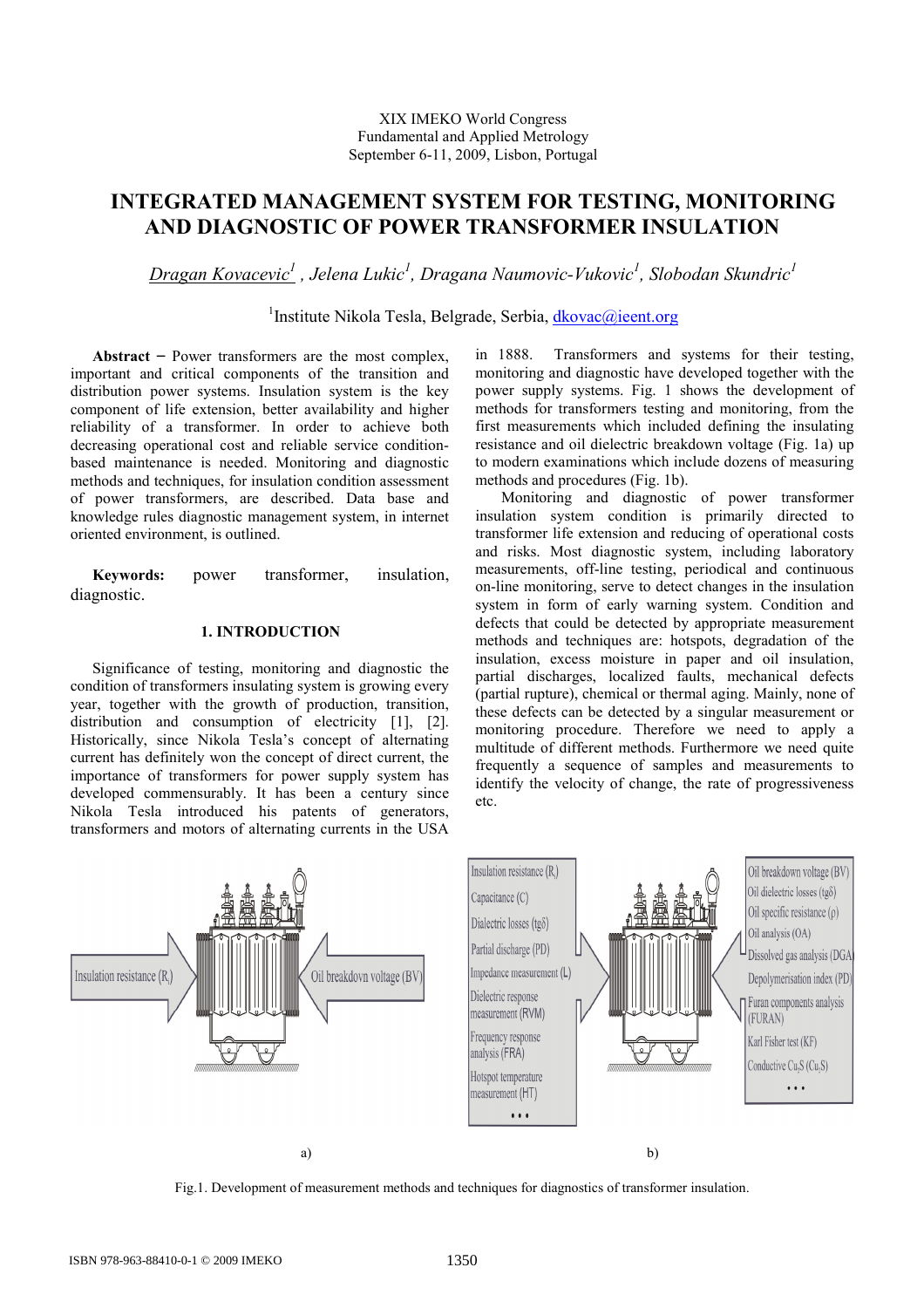## 2. MEASUREMENT METHODS AND **TECHNIQUES**

The insulation system of a transformer consists mostly of oil and paper which are subject to aging. Aging is defined as the irreversible changes of the properties of an electrical insulation system (EIS) due to action of one or more factors of influence [3]. Aging stresses may cause either intrinsic or extrinsic aging. In most EIS, extrinsic aging predominates because, in practice, they include imperfections and contaminants. The type and level of contamination and/or the level of imperfection in an EIS will significantly affect service performance.

The aging factors produce electrical, thermal, mechanical, or environmental aging mechanisms that eventually lead to failure. During aging applied stresses, which initially may not affect the EIS, can appear aging factors that, as a result, modify the rate of the degradation. When aging is dominated by one aging factor, this is referred to as single-factor aging. Multifactor aging occurs when more then one aging factor substantially affects the performance of the EIS. Aging factors may act synergistically, that is, there may be direct interactions between the stresses. Interactions may be positive or negative. The aging of a practical EIS can be complex and failure is usually caused by a combination of aging mechanisms, even though there may be only one dominant aging factor [4].

From the large number of measurement and monitoring methods and techniques we select these that are currently in use in Nikola Tesla Institute [5], [6], [7]: 1- insulation resistance/polarization index (Ri/PI), 2- power loss factor (PF), 3- partial discharge (PD), 4- frequency response analysis (FRA), 5- dielectric response measurement (RVM), 6- high precision impedance measurement  $(Lg)$ , 7- low voltage no-load measurement (Io), 8- DGA-Analysis (DGA), 9- Oil-Analysis (OA), 10- degree of polymerization (DP), 11- furan components analysis (FURAN), 12- Karl Fischer test (KF), 13- conductive  $Cu<sub>2</sub>S$  (Cu<sub>2</sub>S), 14- hotspot temperature measurement (HT).

All these methods are explained in more detail (main defect detection; availability for continuous On-line monitoring): 1-Ri/PI (accumulation of polarizable material or contamination; No), 2-PF (dielectric losses in the insulation system; No - except of transformer bushings), 3- PD (deterioration of the insulation system; Yes), 4-FRA (loosening of winding or core clamping; No), 5-RVM (aging and water content of the paper insulation; No), 6-Lg (winding deformation or loosening of winding clamping; No), 7-Io (core defects; No), 8-DGA (appearance of hot spots, PD, arcing; Yes), 9-OA (oil contamination, PD, sparking, overheating; No), 10-DP (aging of the insulating paper; No), 11-FURAN (aging of paper insulation; No), 12- KF (water content; No), 13-Cu2S (conductive area deposition; No), 14-HT (overheating, life extension, load regulation; Yes).

#### 3. DIAGNOSTIC PROCEDURES

The aging of a practical EIS, as mentioned before, can be complex and failure is usually caused by a combination of aging mechanisms, even though there may be only one dominant aging factor. Mainly, none of these defects can be detected by a singular measurement or monitoring procedure. Therefore we need to apply a multitude of different methods together with diagnostics procedures like fingerprinting and trend analysis to identify the velocity of change, the rate of progressiveness etc. Data and knowledge base are the key elements of modern IT use in planning, exploitation and managing the power supply system in technical and business sense. Using the benefits of modern IT-technology, the closed loop, up-to date and high effective testing-monitoring-diagnostic management system, presented in Fig. 2, is realized.



Fig. 2 Testing-monitoring-diagnostics management system.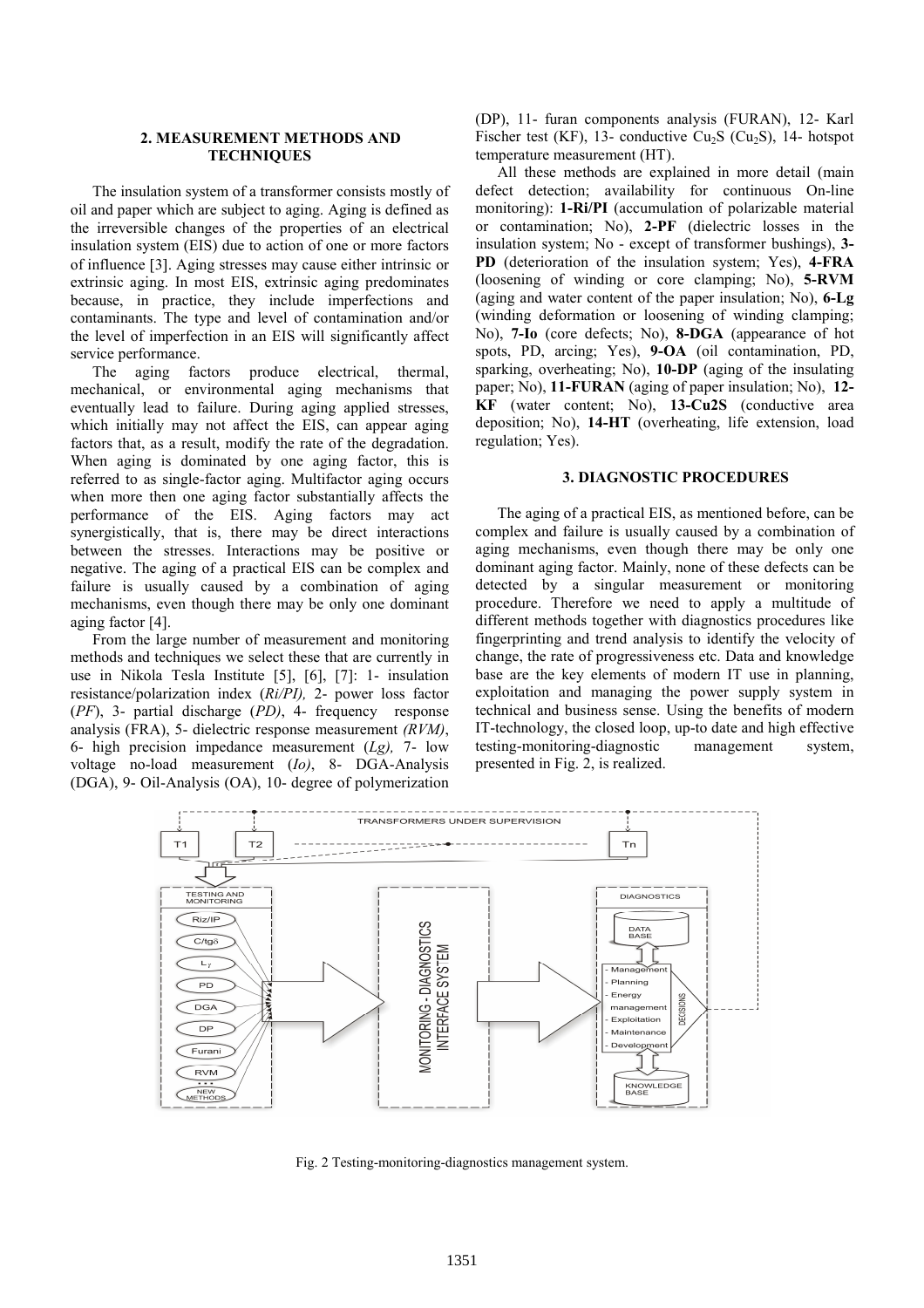In this project's phase testing-monitoring-diagnostic management system is primarily designed for prophylactic diagnostic of insulation conditions of transformers under supervision [5]. The Institute's clients have an opportunity to connect the data base to their information system. Thus, they can effectively assess the technical condition of their objects and machines for the purpose of production planning, investments, repairs and other activities.

The basis major objects are transformer's data. Each transformer is uniquely marked and has its own code in the data chart. Structural parts of the base are data charts with measuring results for each transformer and they include factory measuring, start-up measuring as well as periodic and any extra measuring. Depending on the enquiry and report concepts, reports are generated from the chart data, which may vary from one case to another.

Server base carrier and web server, as can be seen in Fig. 3, are the area in which the whole system works. MySQL server has been chosen for its ability of multiple clients' assessing through local network and internet. It also allows storing a lot of data, it is efficient and free of charge. Client's Access application enables data registration into the basis as well as change of existing data and report generation. This application is interface between laboratory users and the base (Fig. 3), which is accomplished by local computer network through ODBC (Open Data Base Connectivity). This application sends standard SQL enquiries to the base through MySQL-ODBC driver so that the communication between Access application and MySQL is successfully performed. Users of Access application are analysts who do the measuring and have the access level that enables them to register the measuring results to the base.

Depending on the access level, client may get the required data about an object, measuring or diagnosis through internet Web server. Chosen Web server is IIS (Internet Information Service), which is installed into Windows XP. Web browser (e.g. Internet Explorer) sends an enquiry about certain base data to the Web server address. The Web server processes the enquiry and sends back the HTML text with required measuring data, objects and diagnosis from the base (Fig. 3). Users who access the base through the internet have minimum level of authorization and access only to some data base information.



Fig. 3 Data-knowledge base and client services.